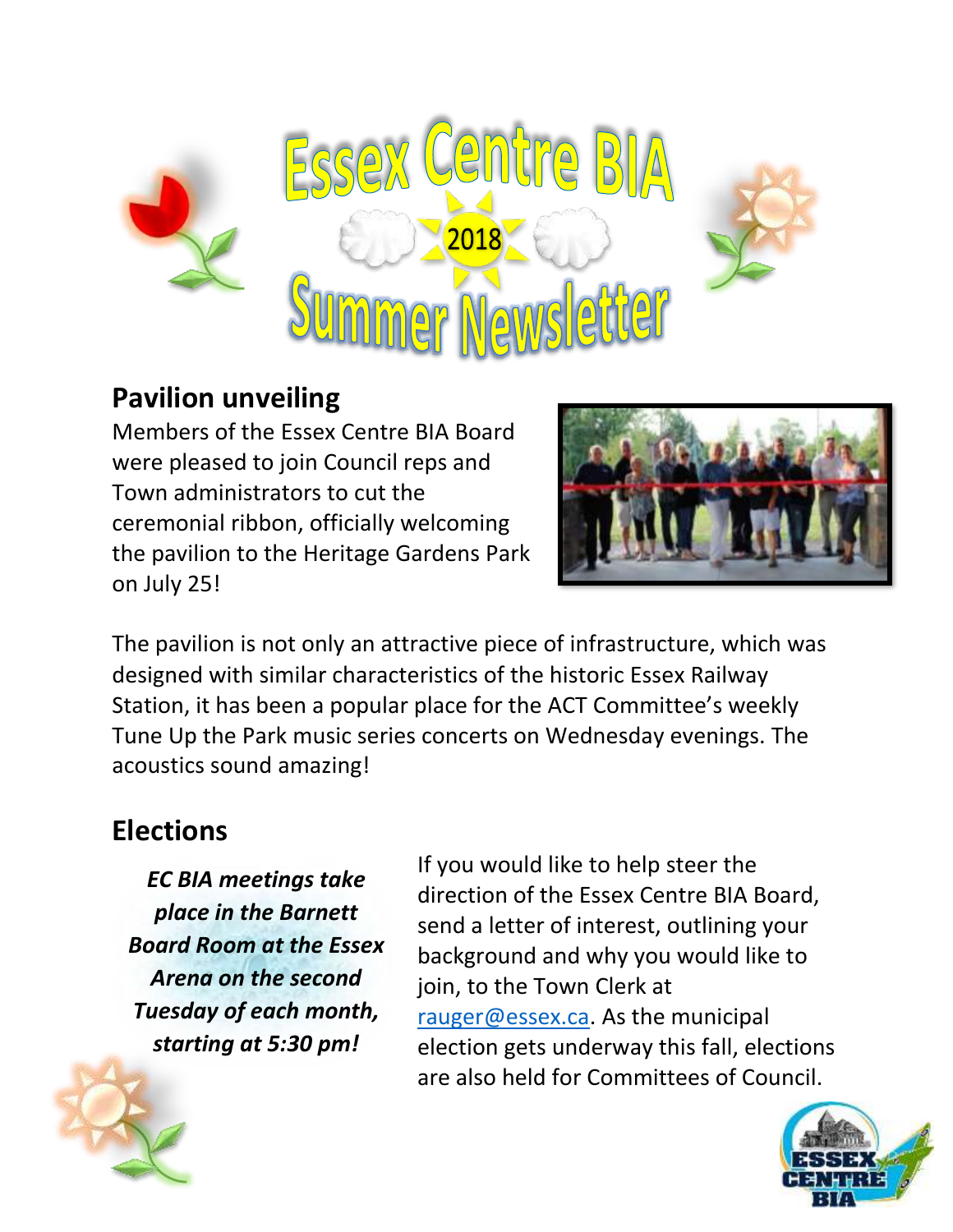### **New website**

Have you logged onto essexbia.com recently? It was just updated! If you notice your business profile is missing or has incorrect information, please email [info@essexbia.com](mailto:info@essexbia.com) and we will be sure to make those changes as soon as possible.



Businesses can maintain their own profiles, let us know if you would like to learn how.

### **Summer Success**



On Saturday, July 7, the Essex Centre BIA proudly presented the first annual



Rockin' Sidewalk Sales, where patrons could stroll in for deals! The Justin Latam Trio and The Ben Show provided entertainment while patrons shopped downtown.



On Friday, August 3, the Essex Centre BIA partnered with the Canadian Transportation Museum & Heritage Village to host the first Essex Dream Cruise In! We had a great turn out of around 200 vehicles and had lots of foot traffic during the evening event. The Rio Michaels Trio provided the music entertainment!



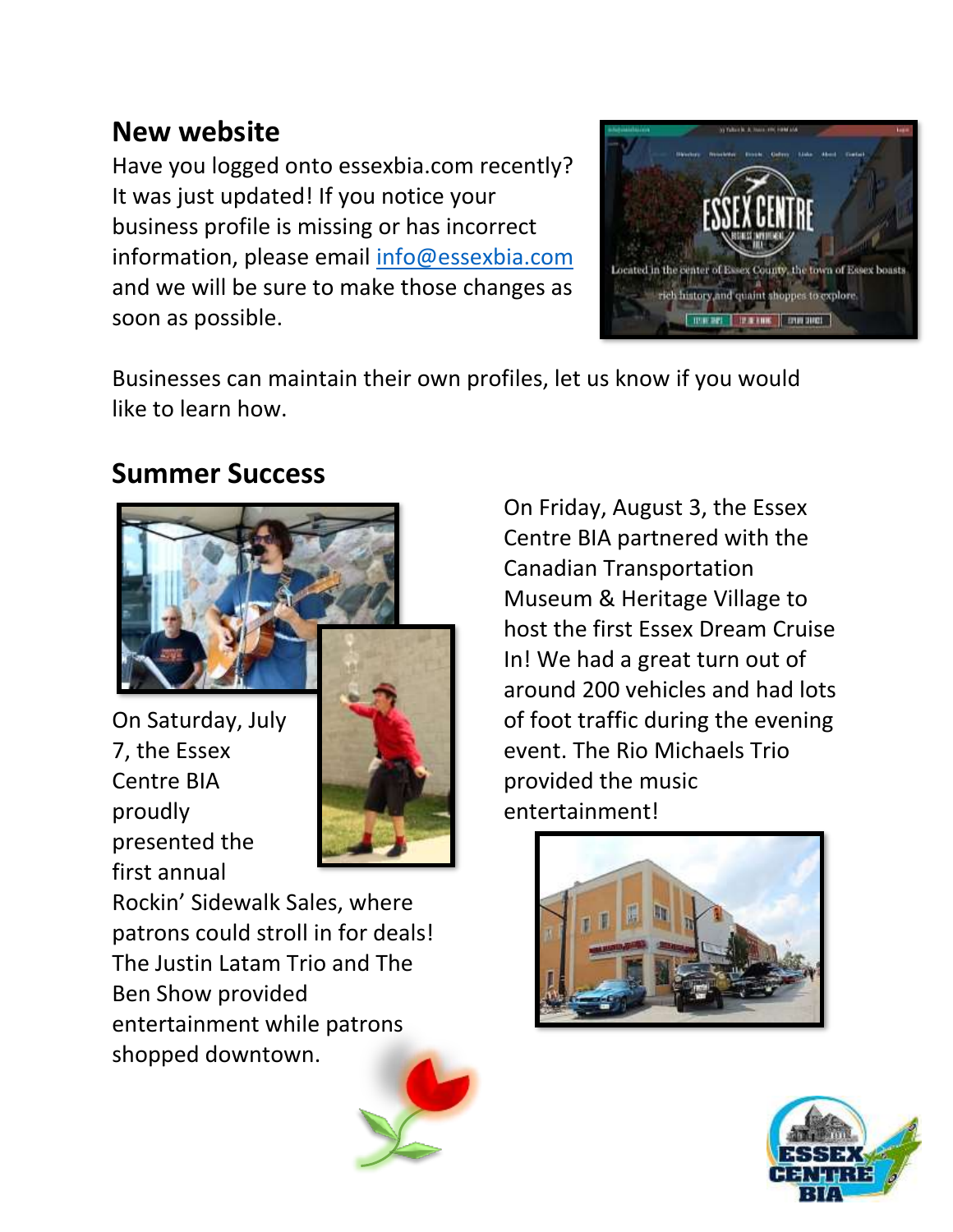#### **New to town**



Century 21 Erie Shores is located at 12 Talbot Street North, with Real Estate Agent Len Filiault. 519-961- 9515, [https://www.century21.ca/erieshoresrealty.](https://www.century21.ca/erieshoresrealty)

Shore 2 Shore Pediatrics, with Dr. Ann Contrucci, is located inside the Essex Medical Centre, 186 Talbot St. S, Suite B. (519) 776-7667 or https://www.facebook.com/shore2shorepediatrics/.





Essex Shawarma, a Mediterranean grill, is located at 316 Talbot Street North. 519-961-9331 or [https://www.facebook.com/Esxshawarma/.](https://www.facebook.com/Esxshawarma/?__xts__%5B0%5D=68.ARAEmCqzuaz2A4JZspDCBfSxoBqyV71uVBK2fugM4Vz2PAn-0icatGyFEgIabRG4u-uFUOUGgGO16oeoI_R3zRiYlfk_eI2ReEQUmoJ6ZoxVK4Mydh7O6KElz74UI5M0CE3OVZc7l-NN&__tn__=-UK-R)

# **Business changes**



The former WRA X-Ray Clinic, located at 186 Talbot Street South, is now called Clear Medical Imaging. Visit clearimaging.ca for more info.

Spoonz!, located at 292 Talbot Street North, has a new owner! And, with that change, comes a new menu.

The Olde School Deli & Café now has an outdoor patio area!



Grant Thornton LLP, at 14 Victoria Avenue in Essex Centre, has merged with Hyatt Lassaline LLP.



Ken Knapp Ford has a new dog park its clients are utilizing while their vehicles are getting serviced!